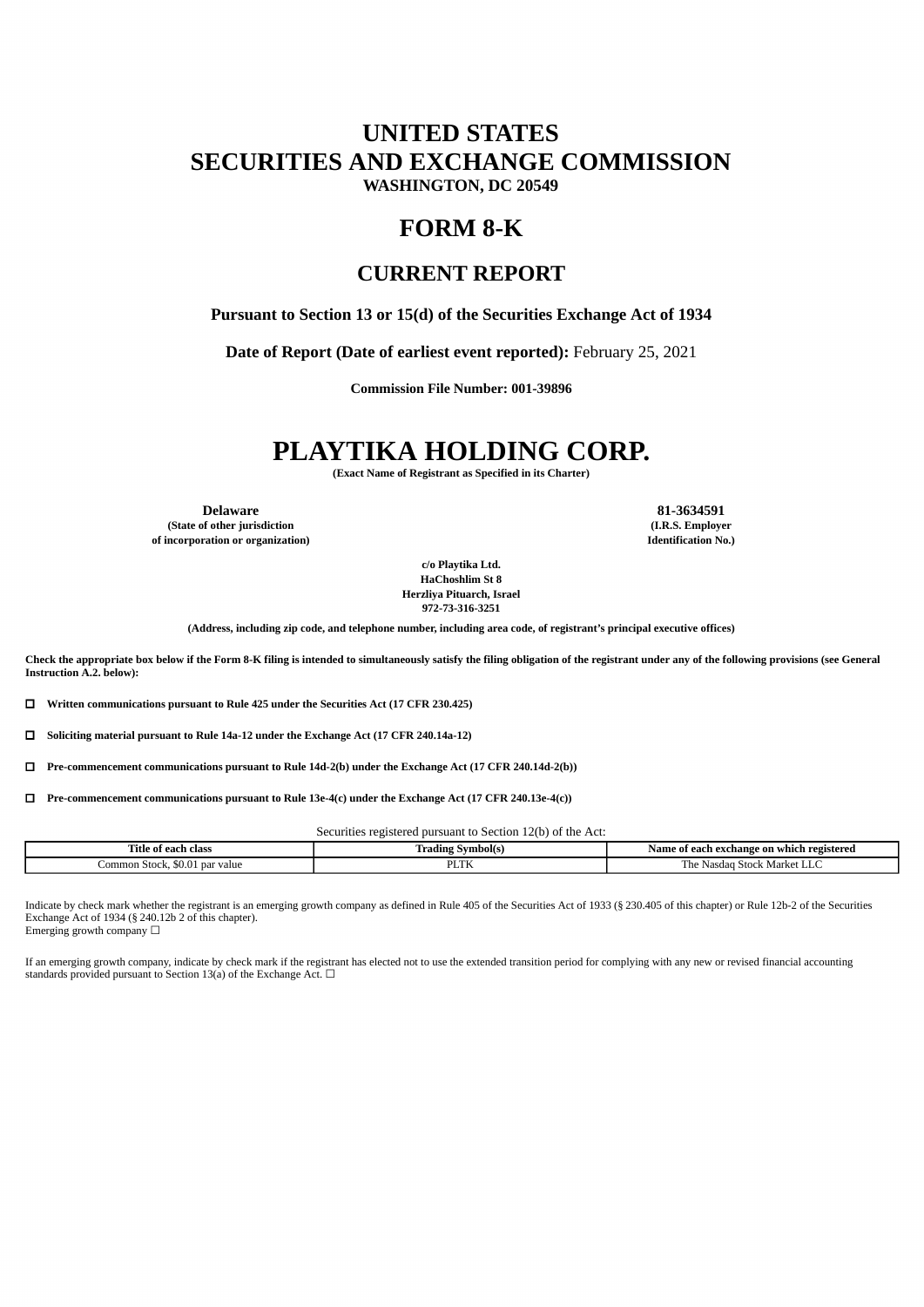#### **Item 2.02 Results of Operations and Financial Condition.**

 On February 25, 2021, Playtika Holding Corp. issued a press release announcing its financial results for the quarter ended December 31, 2020. A copy of the press release is furnished herewith as Exhibit 99.1.

 In accordance with General Instruction B.2. of Form 8-K, the information in this Item 2.02, including Exhibit 99.1, shall not be deemed "filed" for purposes of Section 18 of the Securities Exchange Act of 1934, as amended, or the Exchange Act, or otherwise subject to the liabilities of that Section, nor shall it be deemed incorporated by reference in any filing under the Securities Act of 1933, as amended, or the Exchange Act, except as expressly set forth by specific reference in such a filing.

#### **Item 9.01 Financial Statements and Exhibits.**

(d) Exhibits

| 99.1 | Press Release dated February 25, 2021                                        |
|------|------------------------------------------------------------------------------|
| 104  | Cover page interactive data file (embedded within the Inline XBRL document). |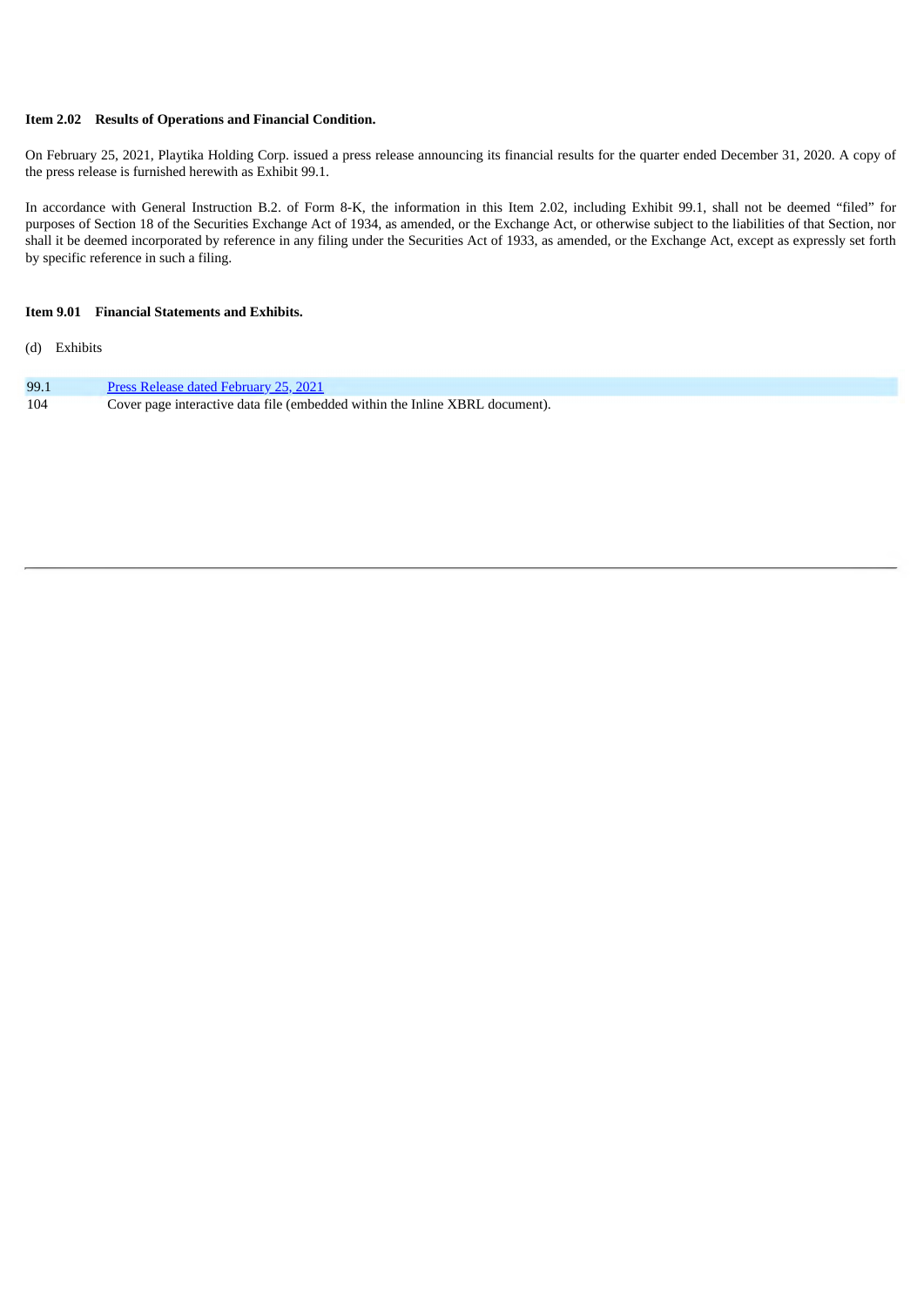### **SIGNATURES**

 Pursuant to the requirements of the Securities Exchange Act of 1934, the registrant has duly caused this report to be signed on its behalf by the undersigned, thereunto duly authorized.

> PLAYTIKA HOLDING CORP. *Registrant*

By: /s/ Craig Abrahams

Craig Abrahams President and Chief Financial Officer

Dated as of February 25, 2021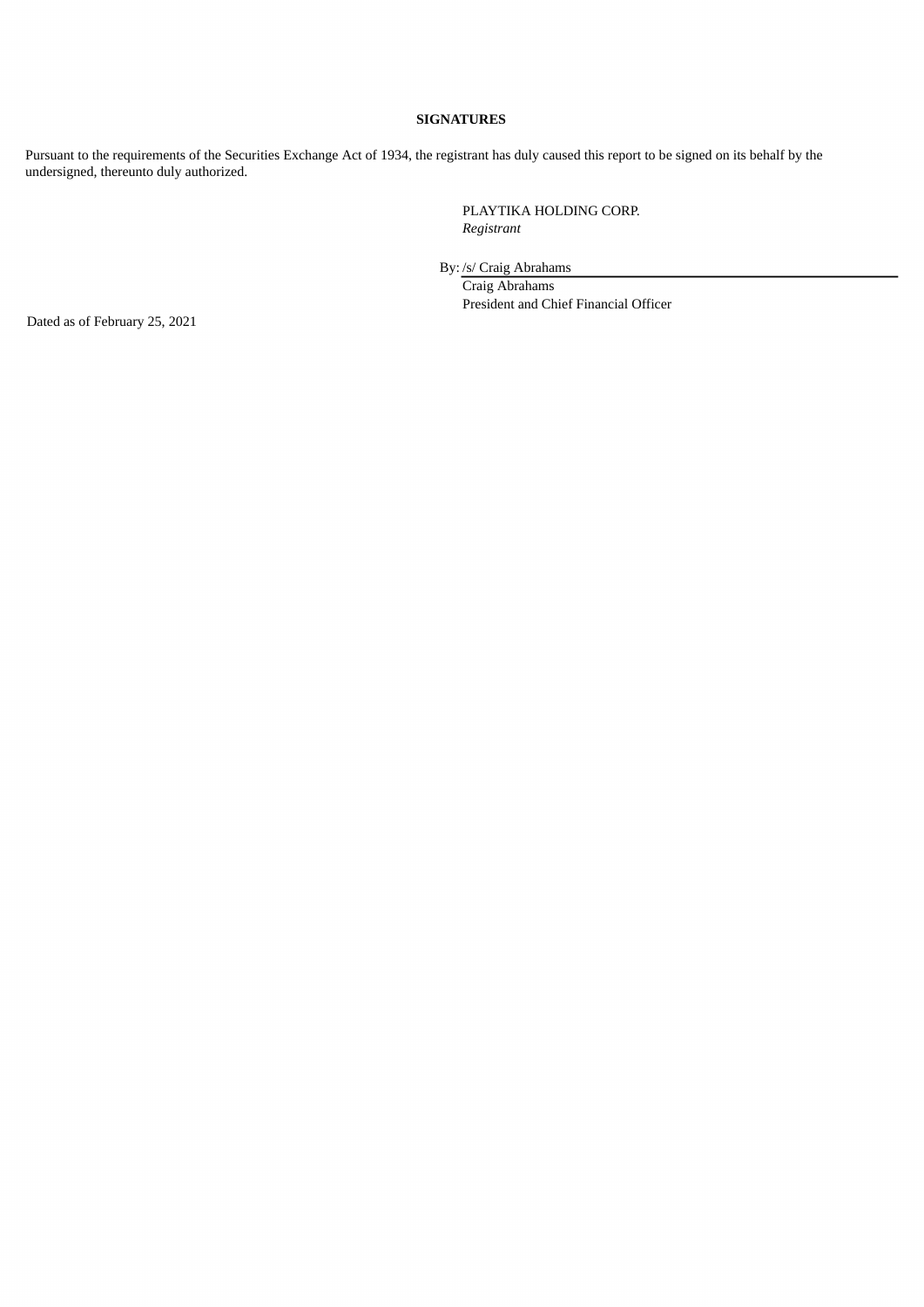## <span id="page-3-0"></span> **Playtika Holding Corp. Reports Fourth Quarter 2020 Results**

*Fourth Quarter Revenue Grew 17.5% Year-Over-Year Full Year 2020 Revenue Grew 25.6% Year-Over-Year Completed \$2.16 billion Initial Public Offering*

 **Herzilya, Israel - February 25, 2021** - Playtika Holding Corp. (NASDAQ: PLTK) today released financial results for its fourth quarter and full-year results for the periods ending December 31, 2020.

#### **Fourth quarter 2020 financial highlights:**

- Fourth quarter revenue was \$573.5 million compared to \$488.2 million in the prior year period.
- Net income was \$76 million compared to \$30 million in the prior year period due primarily to the flow-through impact of increased revenues
- Adjusted EBITDA, a non-GAAP financial measure defined below, was \$210.4 million compared to \$169.7 million in the prior year period.
- • After giving effect to the proceeds raised in the IPO in January 2021, available liquidity, defined as our Cash and Cash Equivalents as of December 31, 2020, plus our undrawn revolving credit facility, is over \$1 billion. On January 15, 2021, subsequent to quarter-end, the Company increased the capacity under its revolving credit facility from \$350 million to \$550 million.

#### **2020 financial highlights:**

- 2020 revenue of \$2,371.5 million compared to \$1,887.6 million in the prior year. Revenue surpassed \$2 billion for the first time in 2020.
- Net income was \$92.1 million compared to \$288.9 million in the prior year.
- Adjusted EBITDA was \$941.6 million compared to \$712.1 million in the prior year.

 "Playtika had an incredible year of growth and achievement in 2020, culminating in our successful public offering in January of 2021," said Robert Antokol, Chief Executive Officer of Playtika. "Throughout the challenging backdrop of 2020, our people displayed the necessary commitment and teamwork to allow Playtika to continue its mission of providing our customers with infinite ways to play. As evidence of our progress, for the first time our Casual portfolio recorded over \$1 billion in annual revenues. Our relentless focus on data and expertise in live operations is the foundation of our success and will continue to provide a competitive advantage as we look forward with optimism to 2021 and beyond."

 "We executed across our entire organization to deliver an impressive set of results for both the fourth quarter and full year 2020," said Craig Abrahams, President and Chief Financial Officer. "I was especially pleased with our continued industry-leading organic revenue growth, all contributed by games we have operated for many years, which underscores our understanding of how mobile games work and how to operate them successfully. This expertise, combined with our efficient marketing and financial discipline enabled us to generate over \$900 million in adjusted EBITDA in 2020."

#### **Highlights**

- Casual portfolio exceeded \$1 billion in revenue for the first time
- Bingo Blitz celebrated its 10-year anniversary with record revenue of \$443 million, up 38% YoY
- Solitaire Grand Harvest achieved record revenue of \$147 million, up 95% YoY
- June's Journey achieved record revenue of \$168 million, up 90% YoY

#### **Financial Outlook**

For the full year 2021 the company anticipates revenue of \$2.44 billion and Adjusted EBITDA of \$920 million.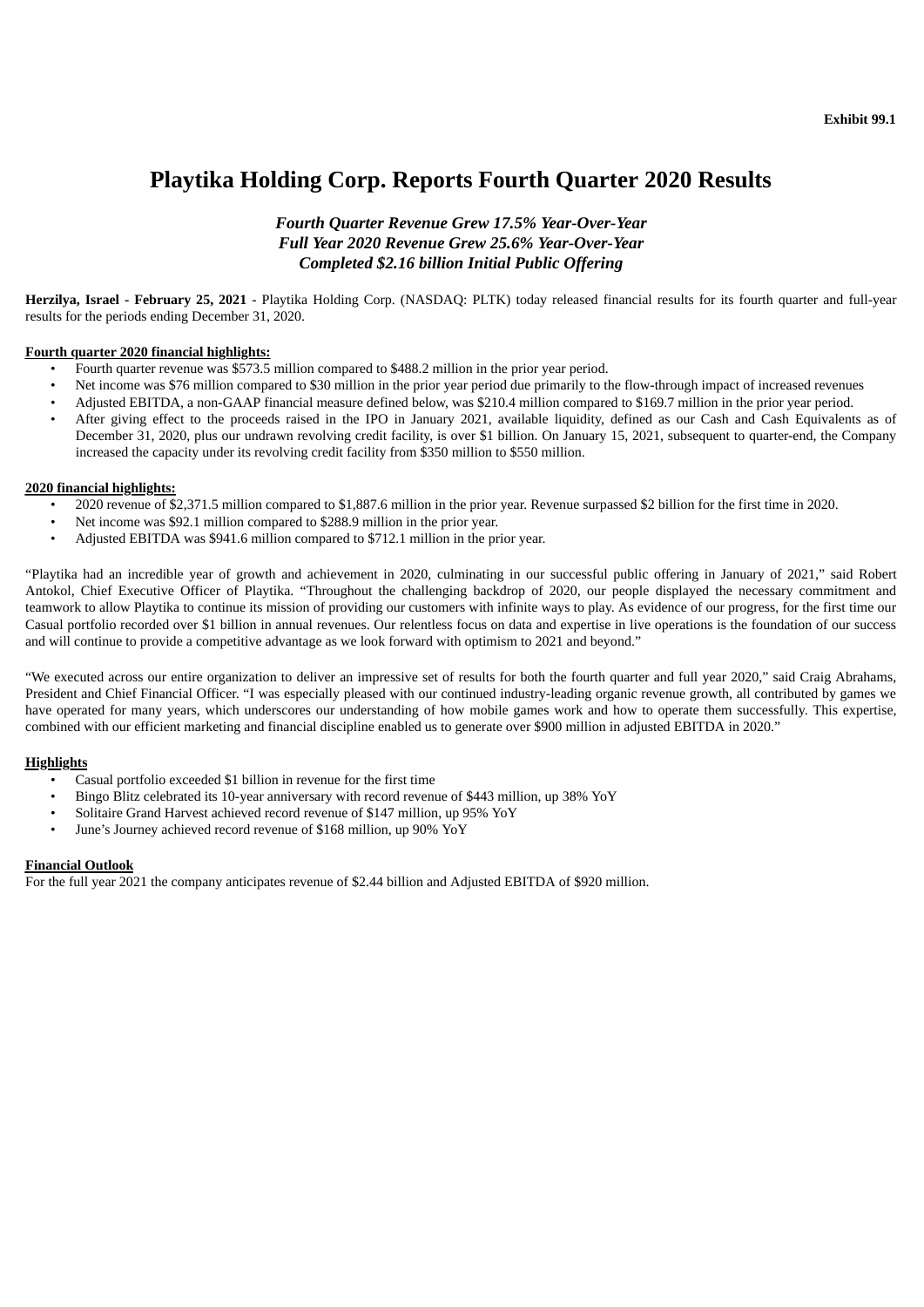#### **Conference Call**

Playtika management will host a conference call at 5:30 a.m. Pacific Time (8:30 a.m. Eastern Time) today to discuss the company's results. The conference call can be accessed via the conference numbers below and also via a webcast at [https://edge.media-server.com/mmc/p/9f9z5kpy.](https://edge.media-server.com/mmc/p/9f9z5kpy) A replay of the call will be available through the website one hour following the call and will be archived for one year.

- Toll-free dial-in number: 833) 957-2623
- International dial-in number: (661) 407-1623
- Conference ID: 1443938

#### **Summary Operating Results of Playtika Holding Corp.**

|                                                                                 |      | Three months ended December 31, |      |         | Year ended December 31, |         |                |         |
|---------------------------------------------------------------------------------|------|---------------------------------|------|---------|-------------------------|---------|----------------|---------|
| (in millions of dollars, except percentages, Average DPUs, and<br><b>ARPDAU</b> | 2020 |                                 | 2019 |         |                         | 2020    | 2019           |         |
| <b>Revenues</b>                                                                 |      | 573.5                           | \$   | 488.2   | \$                      | 2,371.5 | \$             | 1,887.6 |
| Total cost and expenses                                                         |      | 431.2                           | \$.  | 394.8   | \$                      | 1,984.3 | \$             | 1,390.2 |
| <b>Operating income</b>                                                         | \$   | 142.3                           | S    | 93.4    | \$                      | 387.2   | \$             | 497.4   |
| <b>Net income</b>                                                               | \$   | 76.0                            | \$   | 30.0    | \$                      | 92.1    | \$             | 288.9   |
| <b>Adjusted EBITDA</b>                                                          | \$   | 210.4                           | \$   | 169.7   | \$                      | 941.6   | \$             | 712.1   |
| Net income margin                                                               |      | 13.3 %                          |      | 6.1%    |                         | 3.9%    |                | 15.3 %  |
| <b>Adjusted EBITDA margin</b>                                                   |      | 36.7 %                          |      | 34.8 %  |                         | 39.7 %  |                | 37.7 %  |
|                                                                                 |      |                                 |      |         |                         |         |                |         |
| <b>Non-financial performance metrics</b>                                        |      |                                 |      |         |                         |         |                |         |
| Average DAUs                                                                    |      | 10.5                            |      | 11.1    |                         | 11.2    |                | 10.2    |
| Average DPUs (in thousands)                                                     |      | 272                             |      | 247     |                         | 285     |                | 218     |
| Average Daily Payer Conversion                                                  |      | $2.6\%$                         |      | $2.2\%$ |                         | $2.6\%$ |                | 2.1 %   |
| <b>ARPDAU</b>                                                                   | \$   | 0.59                            | \$   | 0.48    | \$                      | 0.58    | $\mathfrak{S}$ | 0.51    |
| Average MAUs                                                                    |      | 31.2                            |      | 35.7    |                         | 34.2    |                | 33.3    |

#### **About Playtika Holding Corp.**

 Playtika Holding Corp. is a leading mobile gaming company and monetization platform with over 35 million monthly active users across a portfolio of games titles. Founded in 2010, Playtika was among the first to offer free-to-play social games on social networks and, shortly after, on mobile platforms. Headquartered in Herzliya, Israel, and guided by a mission to entertain the world through infinite ways to play, Playtika has over 3,700 employees in 19 offices worldwide including Tel-Aviv, London, Berlin, Vienna, Helsinki, Montreal, Chicago, Las Vegas, Santa Monica, Newport Beach, Sydney, Kiev, Bucharest, Minsk, Dnepr, and Vinnytsia.

#### **Forward Looking Information**

 In this press release, we make "forward-looking statements" within the meaning of the U.S. Private Securities Litigation Reform Act of 1995. Forward- looking statements can be identified by the fact that they do not relate strictly to historical or current facts. Further, statements that include words such as "anticipate," "believe," "continue," "could," "estimate," "expect," "intend," "may," "might," "present," "preserve," "project," "pursue," "will," or "would," or the negative of these words or other words or expressions of similar meaning may identify forward-looking statements.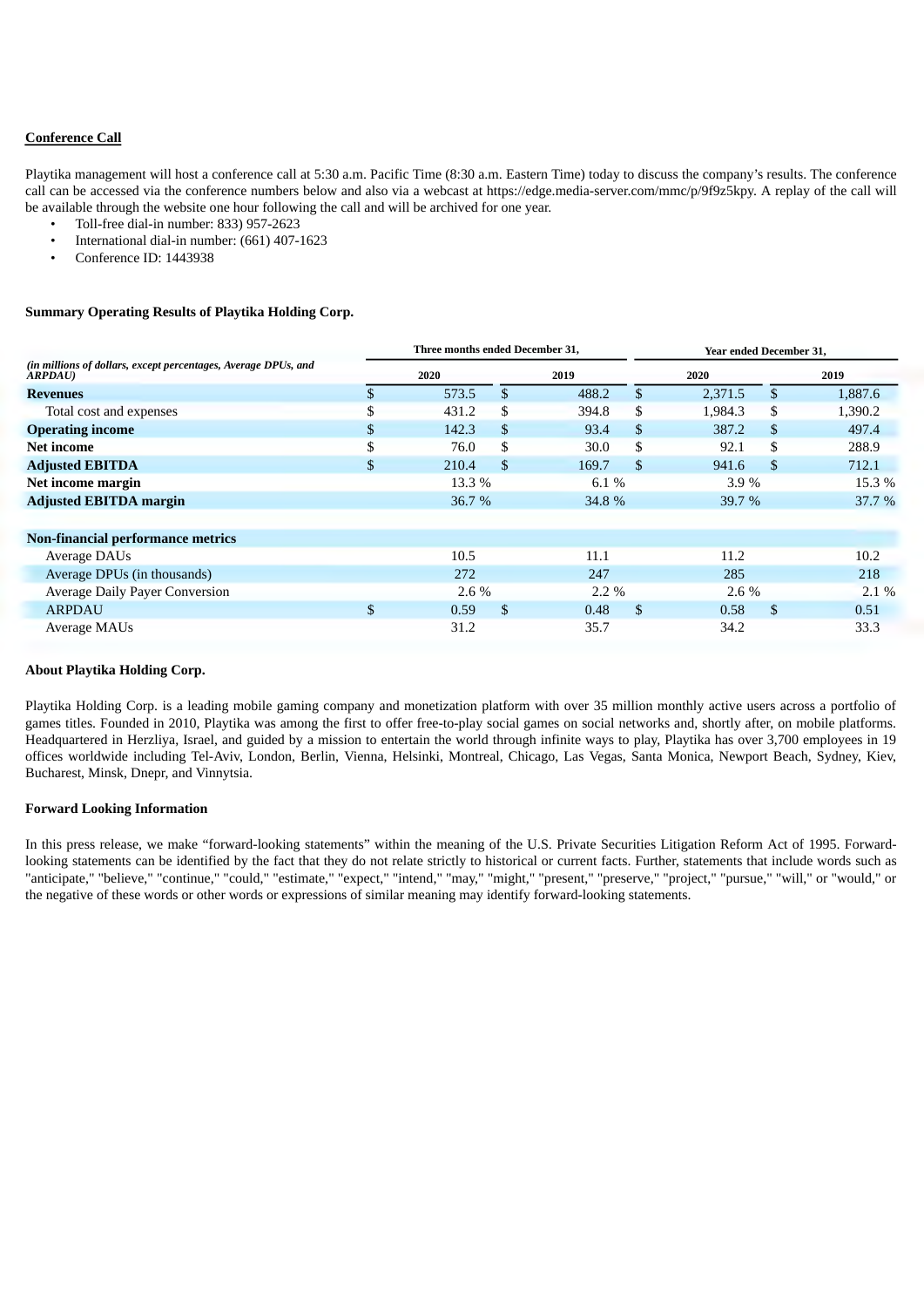Important factors that could cause actual results to differ materially from estimates or projections contained in the forward-looking statements include without limitation:

- • our reliance on third-party platforms, such as the iOS App Store, Facebook, and Google Play Store, to distribute our games and collect revenues, and the risk that such platforms may adversely change their policies;
- our reliance on a limited number of games to generate the majority of our revenue;
- our reliance on a small percentage of total users to generate a majority of our revenue;
- • our free-to-play business model, and the value of virtual items sold in our games, is highly dependent on how we manage the game revenues and pricing models;
- • our inability to complete acquisitions and integrate any acquired businesses successfully could limit our growth or disrupt our plans and operations;
- we may be unable to successfully develop new games;
- our ability to compete in a highly competitive industry with low barriers to entry;
- we have significant indebtedness and are subject to the obligations and restrictive covenants under our debt instruments;
- the impact of the COVID-19 pandemic on our business and the economy as a whole;
- our controlled company status;
- legal or regulatory restrictions or proceedings could adversely impact our business and limit the growth of our operations;
- • risks related to our international operations and ownership, including our significant operations in Israel and Belarus and the fact that our controlling stockholder is a Chinese-owned company;
- our reliance on key personnel;
- security breaches or other disruptions could compromise our information or our players' information and expose us to liability; and
- our inability to protect our intellectual property and proprietary information could adversely impact our business.

 Additional factors that may cause future events and actual results, financial or otherwise, to differ, potentially materially, from those discussed in or implied by the forward-looking statements include the risks and uncertainties discussed in our filings with the Securities and Exchange Commission. Although we believe that the expectations reflected in the forward-looking statements are reasonable, we cannot guarantee that the future results, levels of activity, performance or events and circumstances reflected in the forward-looking statements will be achieved or occur, and reported results should not be considered as an indication of future performance. Given these risks and uncertainties, readers are cautioned not to place undue reliance on such forwardlooking statements.

 Except as required by law, we undertake no obligation to update any forward-looking statements for any reason to conform these statements to actual results or to changes in our expectations.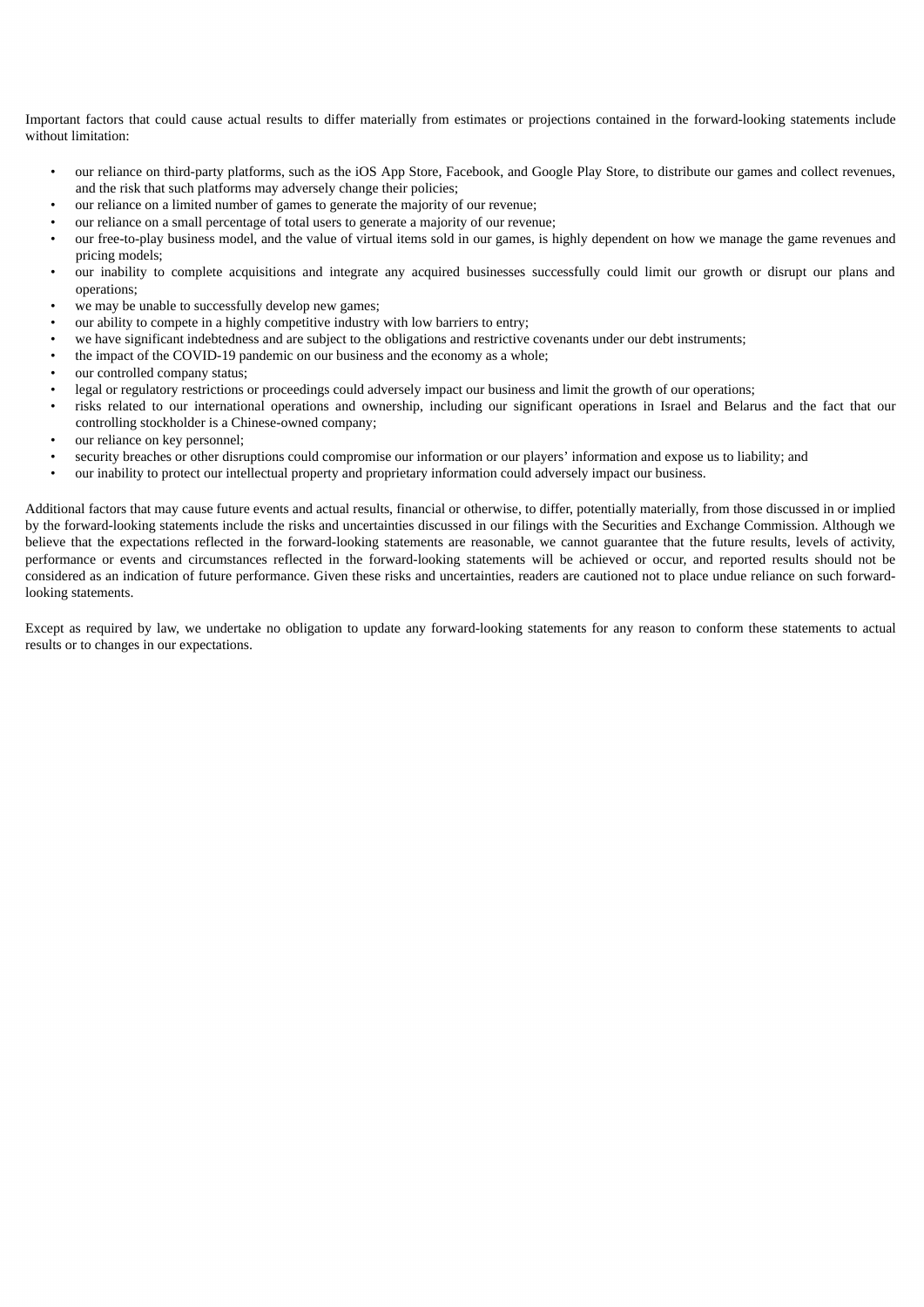#### **PLAYTIKA HOLDING CORP. CONSOLIDATED BALANCE SHEETS (In millions, except for per share data)**

|                                                                                                                                                               | December 31, |            |                           |           |
|---------------------------------------------------------------------------------------------------------------------------------------------------------------|--------------|------------|---------------------------|-----------|
|                                                                                                                                                               |              | 2020       |                           | 2019      |
| <b>ASSETS</b>                                                                                                                                                 |              |            |                           |           |
| <b>Current assets</b>                                                                                                                                         |              |            |                           |           |
| Cash and cash equivalents                                                                                                                                     | \$           | $520.1$ \$ |                           | 266.8     |
| Restricted cash                                                                                                                                               |              | 3.5        |                           | 5.2       |
| Accounts receivable                                                                                                                                           |              | 129.3      |                           | 125.7     |
| Prepaid expenses and other current assets                                                                                                                     |              | 101.6      |                           | 79.4      |
| <b>Total current assets</b>                                                                                                                                   |              | 754.5      |                           | 477.1     |
| Property and equipment, net                                                                                                                                   |              | 98.5       |                           | 82.8      |
| Operating lease right of use assets                                                                                                                           |              | 73.4       |                           | 58.0      |
| Intangible assets other than goodwill, net                                                                                                                    |              | 327.7      |                           | 356.7     |
| Goodwill                                                                                                                                                      |              | 484.8      |                           | 474.2     |
| Deferred tax assets, net                                                                                                                                      |              | 28.5       |                           | 28.2      |
| Other non-current assets                                                                                                                                      |              | 8.8        |                           | 3.3       |
| <b>Total assets</b>                                                                                                                                           | \$           | 1,776.2    | $\boldsymbol{\mathsf{S}}$ | 1,480.3   |
|                                                                                                                                                               |              |            |                           |           |
| LIABILITIES AND STOCKHOLDERS' EQUITY (DEFICIT)                                                                                                                |              |            |                           |           |
| <b>Current liabilities</b>                                                                                                                                    |              |            |                           |           |
| Current maturities of long-term debt                                                                                                                          | \$           | 104.6      | \$                        | 137.6     |
| Accounts payable                                                                                                                                              |              | 34.6       |                           | 54.1      |
| Operating lease liabilities, current                                                                                                                          |              | 16.4       |                           | 10.5      |
| Accrued expenses and other current liabilities                                                                                                                |              | 484.8      |                           | 351.7     |
| <b>Total current liabilities</b>                                                                                                                              |              | 640.4      |                           | 553.9     |
| Long-term debt                                                                                                                                                |              | 2,209.8    |                           | 2,319.8   |
| Employee related benefits                                                                                                                                     |              | 16.1       |                           | 70.2      |
| Operating lease liabilities, long-term                                                                                                                        |              | 67.0       |                           | 52.4      |
| Deferred tax liabilities, net                                                                                                                                 |              | 86.4       |                           | 99.5      |
| <b>Total liabilities</b>                                                                                                                                      |              | 3,019.7    |                           | 3,095.8   |
| <b>Commitments and contingencies</b>                                                                                                                          |              |            |                           |           |
| <b>Stockholders' equity (deficit)</b>                                                                                                                         |              |            |                           |           |
| Common stock of US \$0.01 par value: 400.0 shares authorized; 391.1 and 378.0 shares issued and<br>outstanding as of December 31, 2020 and 2019, respectively |              | 3.9        |                           | 3.8       |
| Additional paid-in capital                                                                                                                                    |              | 462.3      |                           | 202.1     |
| Accumulated other comprehensive loss                                                                                                                          |              | 16.7       |                           | (2.9)     |
| Accumulated deficit                                                                                                                                           |              | (1,726.4)  |                           | (1,818.5) |
| Total stockholders' deficit                                                                                                                                   |              | (1,243.5)  |                           | (1,615.5) |
| Total liabilities and stockholders' equity (deficit)                                                                                                          | \$           | 1,776.2    | $\mathfrak{S}$            | 1,480.3   |
|                                                                                                                                                               |              |            |                           |           |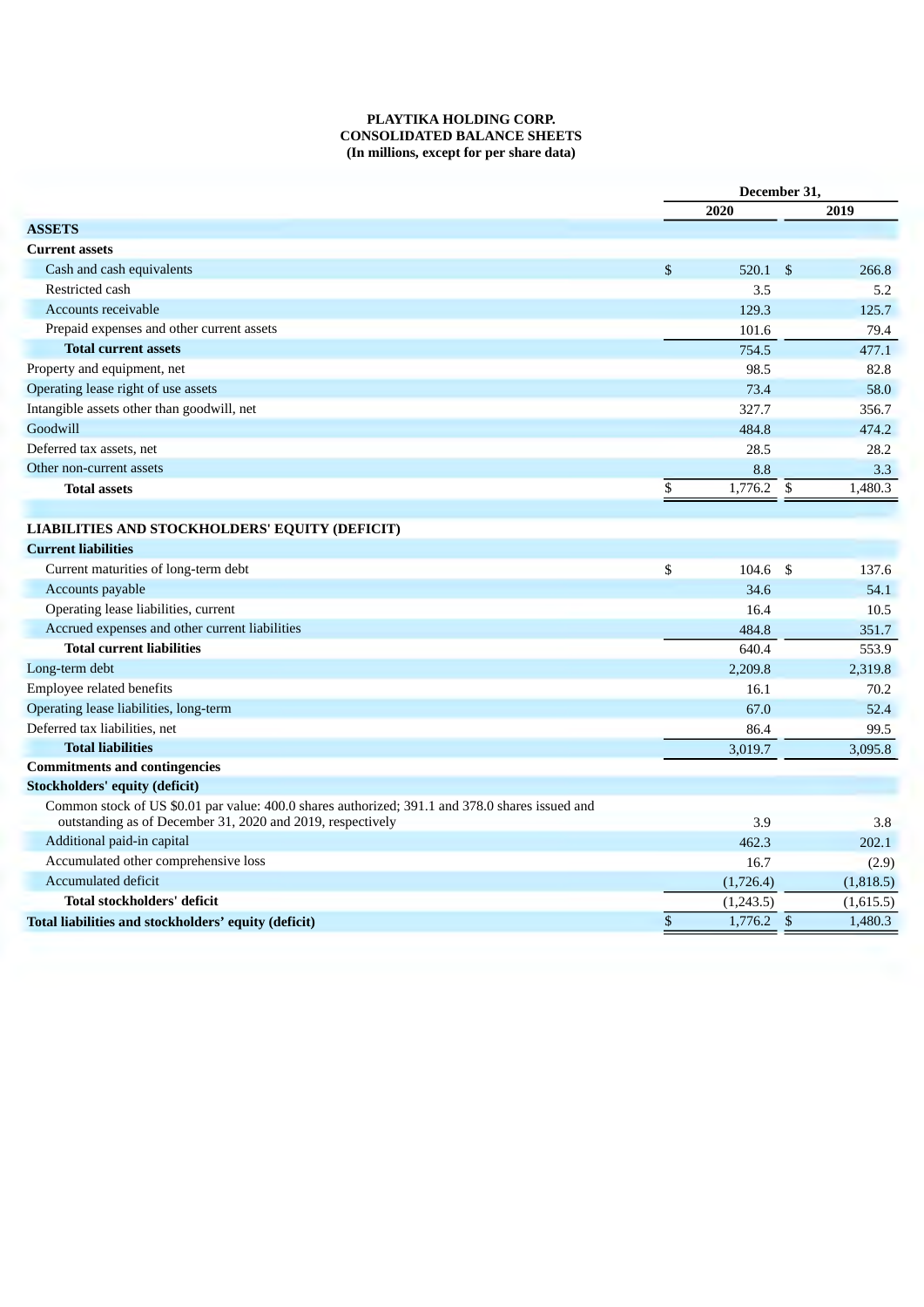#### **PLAYTIKA HOLDING CORP. CONSOLIDATED STATEMENTS OF COMPREHENSIVE INCOME (In millions, except for per share data)**

|                                                                                                                | Three months ended December 31, |            |     |          |    | <b>Year ended</b><br>December 31, |               |         |  |
|----------------------------------------------------------------------------------------------------------------|---------------------------------|------------|-----|----------|----|-----------------------------------|---------------|---------|--|
|                                                                                                                |                                 | 2020       |     | 2019     |    | 2020                              |               | 2019    |  |
| <b>Revenues</b>                                                                                                | \$                              | $573.5$ \$ |     | 488.2 \$ |    | $2,371.5$ \$                      |               | 1,887.6 |  |
| <b>Costs and expenses</b>                                                                                      |                                 |            |     |          |    |                                   |               |         |  |
| Cost of revenue                                                                                                |                                 | 173.5      |     | 150.6    |    | 712.2                             |               | 566.3   |  |
| Research and development expenses                                                                              |                                 | 76.8       |     | 60.8     |    | 268.9                             |               | 210.5   |  |
| Sales and marketing expenses                                                                                   |                                 | 134.2      |     | 110.2    |    | 502.0                             |               | 413.7   |  |
| General and administrative expenses                                                                            |                                 | 46.7       |     | 73.2     |    | 501.2                             |               | 199.7   |  |
| <b>Total costs and expenses</b>                                                                                |                                 | 431.2      |     | 394.8    |    | 1,984.3                           |               | 1,390.2 |  |
| <b>Income from operations</b>                                                                                  |                                 | 142.3      |     | 93.4     |    | 387.2                             |               | 497.4   |  |
| Interest expense and other, net                                                                                |                                 | 43.7       |     | 40.5     |    | 192.8                             |               | 61.1    |  |
| Income before income taxes                                                                                     |                                 | 98.6       |     | 52.9     |    | 194.4                             |               | 436.3   |  |
| Provision for income taxes                                                                                     |                                 | 22.6       |     | 22.9     |    | 102.3                             |               | 147.4   |  |
| Net income                                                                                                     |                                 | 76.0       |     | 30.0     |    | 92.1                              |               | 288.9   |  |
| Other comprehensive income (loss)                                                                              |                                 |            |     |          |    |                                   |               |         |  |
| Foreign currency translation                                                                                   |                                 | 10.7       |     | 3.8      |    | 19.6                              |               | (3.2)   |  |
| Total other comprehensive income (loss)                                                                        |                                 | 10.7       |     | 3.8      |    | 19.6                              |               | (3.2)   |  |
| <b>Comprehensive income</b>                                                                                    |                                 | 86.7       | £.  | 33.8     | -8 | 111.7                             | -S            | 285.7   |  |
|                                                                                                                |                                 |            |     |          |    |                                   |               |         |  |
| Net income per share attributable to common stockholders,<br>basic                                             |                                 | 0.19       | \$  | 0.08     |    | 0.24                              | -S            | 0.76    |  |
| Net income per share attributable to common stockholders,<br>diluted                                           | -S                              | 0.19       | -\$ | 0.08     | \$ | 0.24                              | <sup>\$</sup> | 0.76    |  |
| Weighted-average shares used in computing net income per share<br>attributable to common stockholders, basic   |                                 | 391.1      |     | 378.0    |    | 384.7                             |               | 378.0   |  |
| Weighted-average shares used in computing net income per share<br>attributable to common stockholders, diluted |                                 | 392.0      |     | 378.0    |    | 384.7                             |               | 378.0   |  |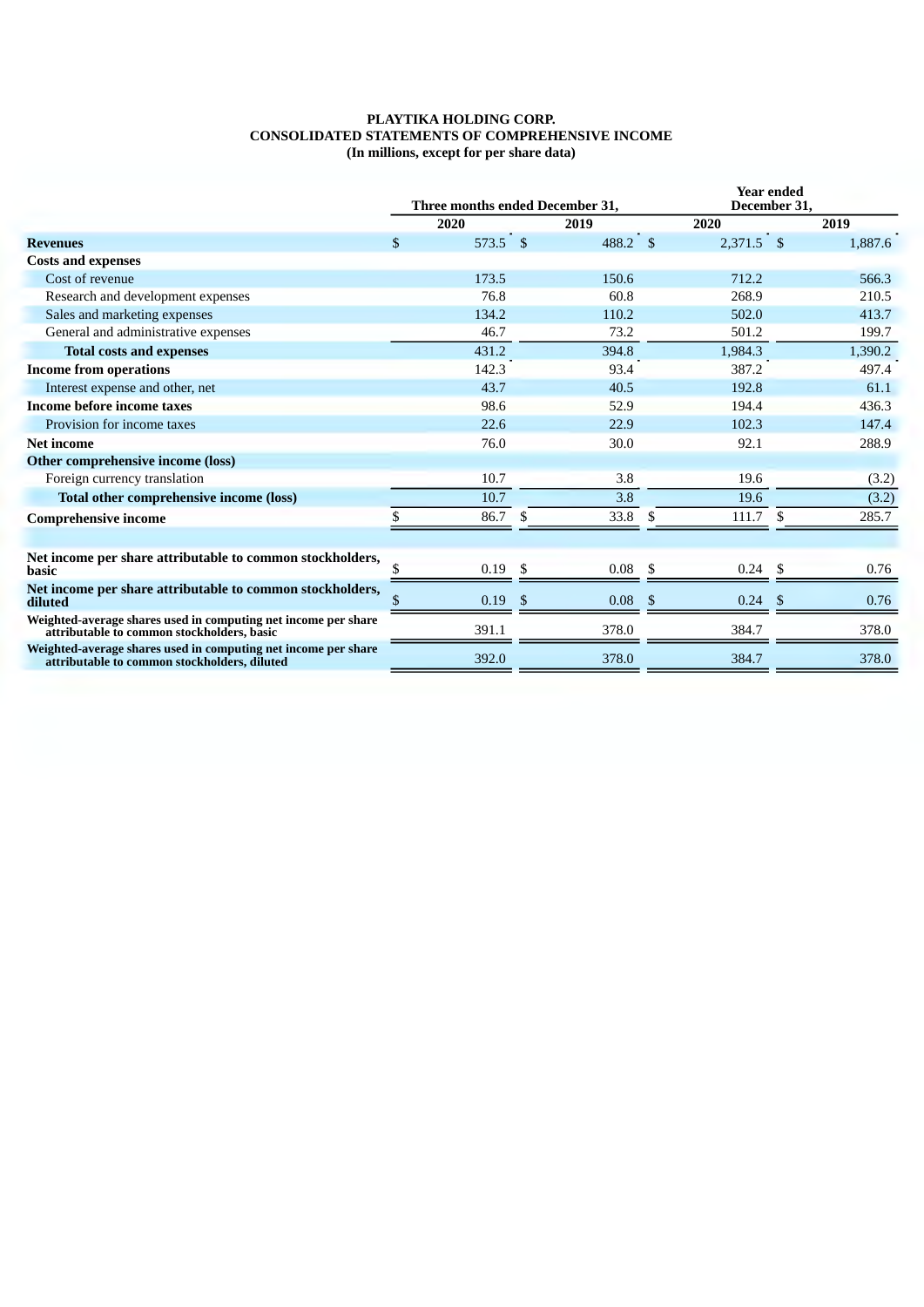#### **Non-GAAP Financial Measures**

 Adjusted EBITDA is a non-GAAP financial measure and should not be construed as an alternative to net income as an indicator of operating performance, nor as an alternative to cash flow provided by operating activities as a measure of liquidity, or any other performance measure in each case as determined in accordance with GAAP.

 Below is a reconciliation of net income, the closest GAAP financial measure, to Adjusted EBITDA. We define Adjusted EBITDA as net income before (i) interest expense, (ii) interest income, (iii) provision for income taxes, (iv) depreciation and amortization expense, (v) stock-based compensation, (vi) legal settlements, (vii) contingent consideration, (viii) acquisition and related expenses, (ix) long-term compensation plan, (x) M&A related retention payments, and (xi) certain other items, including impairments. We calculate Adjusted EBITDA Margin as Adjusted EBITDA divided by revenues.

 We supplementally present Adjusted EBITDA and Adjusted EBITDA Margin because they are key operating measures used by our management to assess our financial performance. Adjusted EBITDA adjusts for items that we believe do not reflect the ongoing operating performance of our business, such as certain noncash items, unusual or infrequent items or items that change from period to period without any material relevance to our operating performance. Management believes Adjusted EBITDA and Adjusted EBITDA Margin are useful to investors and analysts in highlighting trends in our operating performance, while other measures can differ significantly depending on long-term strategic decisions regarding capital structure, the tax jurisdictions in which we operate and capital investments. Management uses Adjusted EBITDA and Adjusted EBITDA Margin to supplement GAAP measures of performance in the evaluation of the effectiveness of our business strategies, to make budgeting decisions, and to compare our performance against other peer companies using similar measures. We evaluate Adjusted EBITDA and Adjusted EBITDA Margin in conjunction with our results according to GAAP because we believe they provide investors and analysts a more complete understanding of factors and trends affecting our business than GAAP measures alone. Adjusted EBITDA and Adjusted EBITDA Margin should not be considered as alternatives to net income as a measure of financial performance, or any other performance measure derived in accordance with GAAP.

 Adjusted EBITDA and Adjusted EBITDA Margin as calculated herein may not be comparable to similarly titled measures reported by other companies within the industry and are not determined in accordance with GAAP. Our presentation of Adjusted EBITDA and Adjusted EBITDA Margin should not be construed as an inference that our future results will be unaffected by unusual or unexpected items.